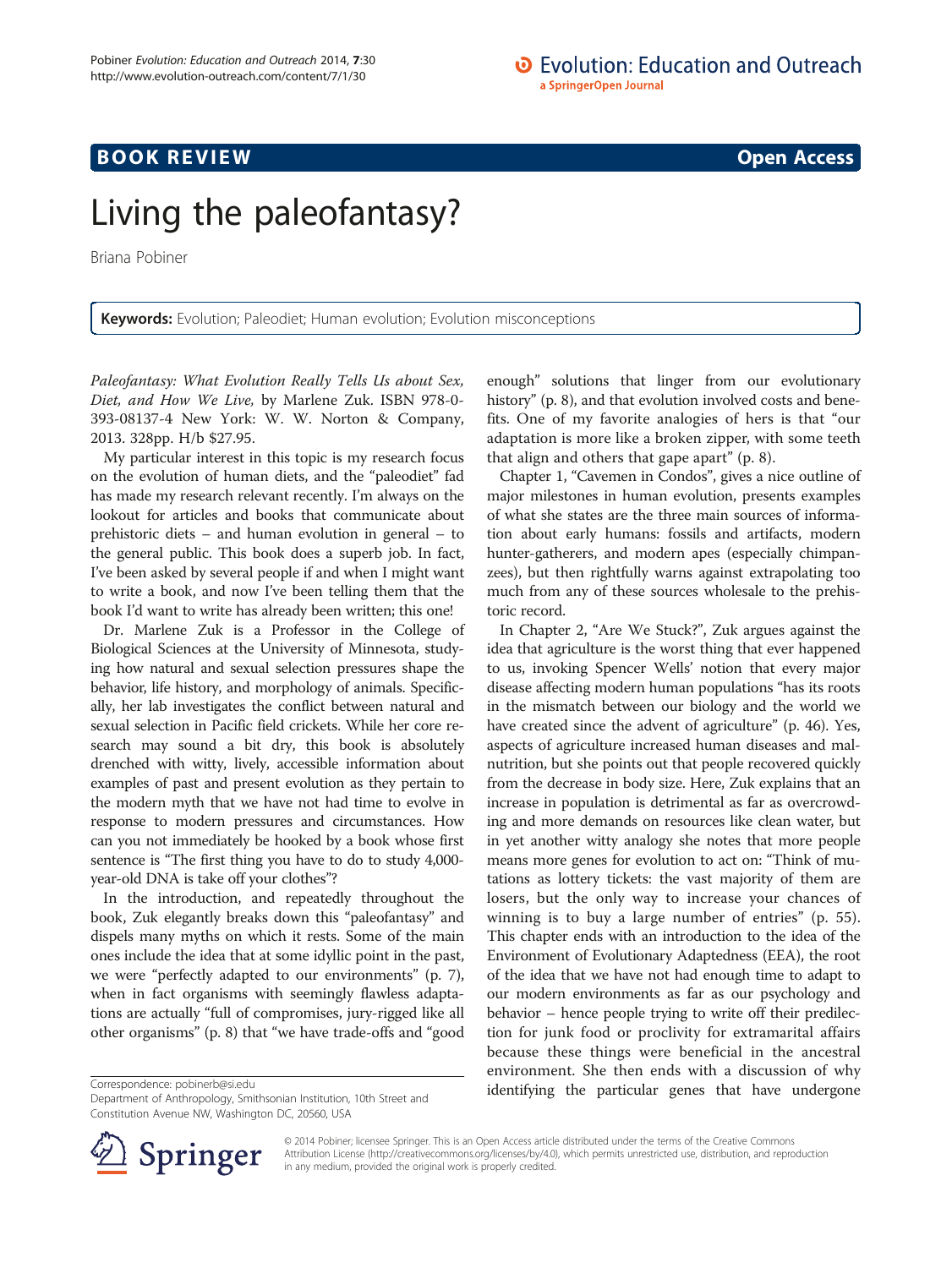selection is important to understanding our evolution and the recent focus on developmental and regulatory genes.

Chapter 3, "Crickets, Sparrows, and Darwins – or Evolution before Our Eyes", begins with an engaging story of Zuk's own research on crickets in Australia and nearby Pacific islands and trying to understand why a seemingly deleterious behavior – the lack of structures in male crickets enabling to call to attract females – makes sense when taking into account parasitic flies who are also attracted to the cricket's calls. Zuk then succinctly outlines many examples of rapid evolution in a timescale we can actually observe, with adaptations occurring in only a few generations, in organisms as diverse as her crickets, fish, humans, birds, snails, lizards, and plants. These examples are peppered throughout the book, but mainly concentrated in the Introduction and Chapter 3. As an evolutionary anthropologist, when I am giving public lectures, I consistently get questions about whether we or other organisms are still evolving; Zuk has given me an arsenal of excellent examples to use.

Chapter 4, "The Perfect Paleofantasy Diet: Milk", explores one of the best examples of recent evolution in humans – the ability to digest lactose. Zuk thoroughly details the steps in this process – the domestication of cattle, why the ability to digest dairy after weaning would be beneficial, and the studies of recent populations with lactase persistence. She notes how this is a great example of how our genes and cultural activities interact. She also introduces the concept of genetic drift and "hitchhiker" genes, and notes that even a small (3%) increase in reproductive fitness of individuals with lactase persistence would result in this gene being widespread after only about 7,000 years. Coincidentally the time estimate for the most recent evidence pinpointing these mutations? Hardly.

Chapter 5, "The Perfect Paleofantasty Diet: Meat, Grains, and Cooking", introduces the idea of the paleodiet as most people know it: a focus on meat and avoidance of grains based on the assumption that highly processed, refined foods high in starches are responsible for all "diseases of civilization" (p. 111). The main argument for adopting this (single!) ancient diet is that humans have simply not had enough time to adapt to digesting these kinds of foods, which have only been eaten in their present form since the advent of agriculture. This is simply not true. See the evidence presented at the beginning of the chapter for ground starch grains being baked into a kind of bread 30,000 years ago, the example of the relationship between people who consume high amounts of starch and the number of copies of the amylase gene to help them digest it, or the lactose example of rapid dietary evolution in the previous chapter, evidence presumably ignored by Loren Cordain (author of the bestselling and formative books on the topic, The Paleo Diet) and his

devotees. Zuk points out some important facts: people in different places historically eat, and presumably prehistorically ate "different foods; modifying them to different degrees, and thrived on the variety" (p. 125). Additionally, studies of Old World foragers show that gathering, not hunting, provides the majority of their diet – and that even New World foragers get nearly a third of their diet from plants, dispelling myths of modern meat-based diets in these populations across the board. Zuk puts it well here: "The notion that humans got to a point in evolutionary history when their bodies were somehow in sync with the environment, and that sometime later we went astray from those roots – whether because of the advent of agriculture, the invention of the bow and arrow, or the availably of the hamburger – reflects a misunderstanding of evolution. What we are able to eat and thrive on depends on our more than 30 million years of history as primates, not on a single arbitrarily more recent moment in time" (p. 120). She notes that the main problem with modern Western diets seems to be their energy density, which makes it easy to overeat, and that practically all our modern foods – especially plants – are vastly different from what our ancestors ate.

Chapter 6, "Exercising the Paleofantasy", discusses two entertainingly contradictory hypotheses related to exercise and prehistory. The first is that that our ancestors would have engaged in high intensity, brief, intermittent bouts of exercise, so our modern exercise regime should include irregular, strenuous, short sessions of weight training to emulate things like carrying rocks, gathering plants, and butchering animals. The second – the Endurance Running Hypothesis - posits that humans are adapted to walk and run long distances over extended periods of time, and that this adaptation was beneficial for persistence hunting (basically following animals over long distances until they become exhausted). The idea is that this was a key behavioral adaptation in our evolutionary history that led to yet another important dietary change: an increase in the proportion of meat. Either way, it's clear that our sedentary lifestyles are detrimental to our health. Zuk explores the link between this lifestyle and obesity, and the idea that some people are genetically programmed to conserve energy in the face of food scarcity while others increase their activity, possibly to seek food outside their normal foraging ranges – related to the genetic of glucose metabolism and food-triggered diabetes. Zuk presents arguments for and against this hypothesis and comes down tentatively on the side of running being a rare but important prehistoric adaptation. She outlines the corollary idea that barefoot is the "primitive" and therefore "healthier" way to run, and that runners wearing shoes tend to land heel first, leading to more injuries (with forefoot strike more related to the avoidance of injury than wearing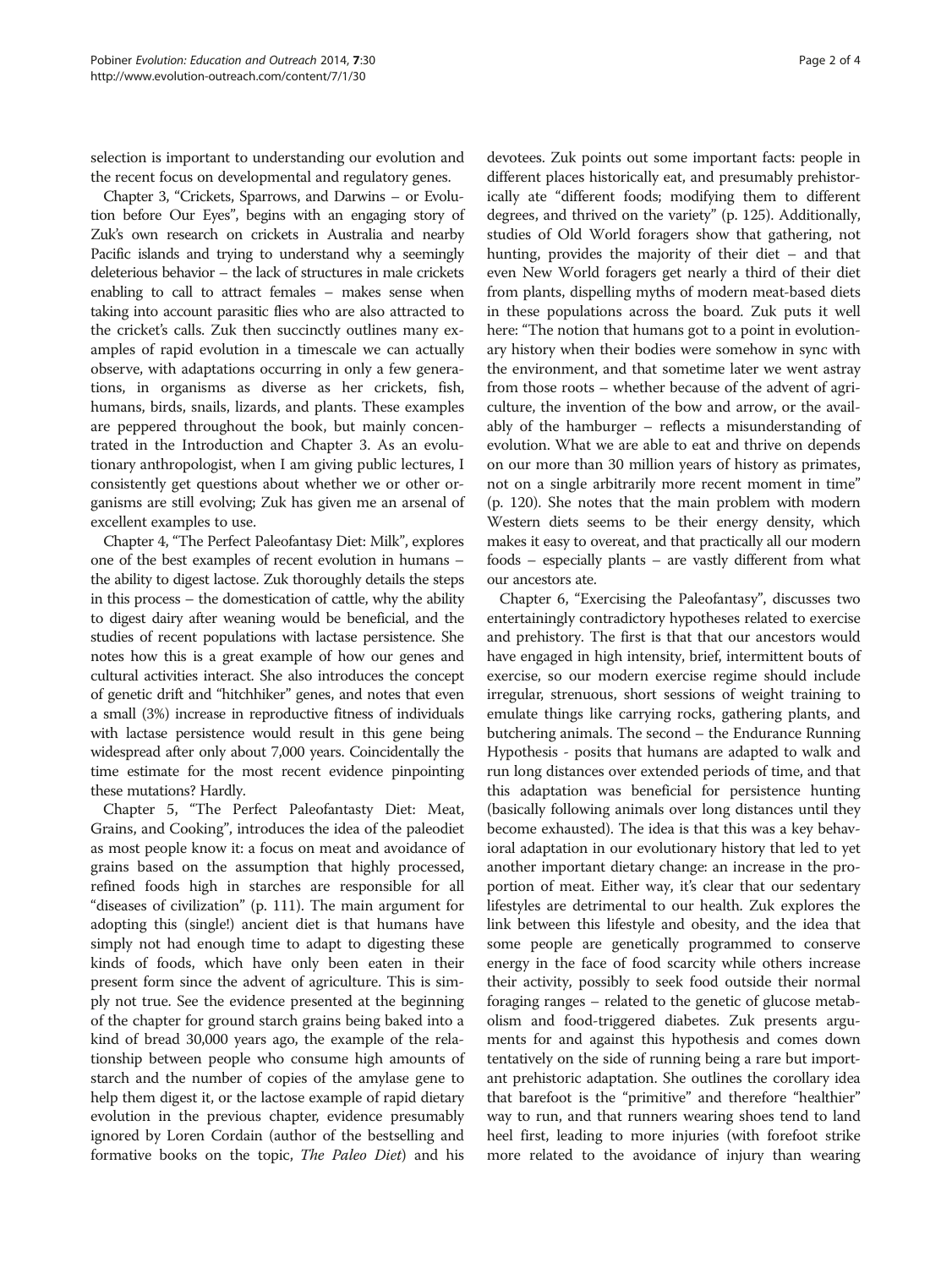shoes). The chapter ends with a discussion of recent selection on the gene ACTN3, which produces a protein that controls fast-twitch muscle fibers, and how it may be related to athletic ability.

Chapter 7, "Paleofantasy Love", delves into the provocative notion that human men are genetically programmed to stray, while women's genes make them faithful. After a peacock's tail introduction to sexual selection, Zuk notes that females' reproductive success is limited by the number of children they can produce and raise, while the main reproductive effort of men is in mating itself. Following that logic, females benefit from mating with high quality males because that male's genes will confer a greater ability to survive on her young, making it more likely to pass her genes to future generations – or he'll stick around and help to raise his progeny. In sum: the notion of choosy females (more inclined towards monogamy) and competitive males (driven to polygamy). The chapter then explores the mating proclivities of other great apes and how we might find evidence for our more recent prehistoric mating systems using genetic and linguistic studies of modern humans. She outlines the idea of the unique human sexual division of labor (men the hunters and women the gatherers) and the exchange of meat for fidelity, or "sex contract", but then questions whether hunting is more of a social signal than an essential part of subsistence. Finally, she explores whether body size dimorphism is linked to reproductive behavior in modern humans.

Chapter 8, "The Paleofantasy Family", follows nicely on the previous chapter, exploring how people seek to interpret modern day child rearing practices in terms of our past. Zuk points out the peculiarity of our precocious infants and the generally unique pattern of human growth and development that includes extended periods of childhoods and adolescence. Humans have shorter interbirth intervals than other great apes, and our kids' long period of dependence mean they are more likely to survive to be adults – a piece in the puzzle of our amazing and growing population size. Does that dependence relate to our complex social structure and communication – does it take that long to learn all the tasks one needs to survive and thrive as an adult? Do all the other members of the family who help in child rearing (alloparents), leading to demonstrably beneficial attachment relationships outside of the parents (especially grandmothers), invalidating the idea of a nuclear family as our natural state? Zuk ends this chapter by entering the sensitive realm of evolutionary validation of modern (Western) attachment parenting – babywearing, responding immediately to crying, nursing on demand, and especially cosleeping.

Chapter 9, "Paleofantasy, in Sickness and Health", focuses on how our resistance to disease evolves. Zuk discusses past and present mortality rates and life

expectancy, pointing out the difficulty in determining causes of death even in the recent past. She talks about the genetic component of susceptibility to some infectious diseases. She describes how genetic defects cause some diseases and how genes and lifestyle factors mix to affect still other diseases, noting the "deeply rooted nature of disease itself" (p. 227) rather than disease being some newfangled result of recent changes in our daily lives. She also explains how evolution can favor more virulent parasites with an increase in host populations. She spends time describing how understanding our genetic adaptations to resist past diseases, like bubonic plague or smallpox, likely plays a role in current immunity to AIDS – but increased susceptibility to West Nile virus. Again here she points out an important evolutionary misconception: consequences cannot be unintended or unforeseen, because "everything about evolution is unintentional" (p. 233). She ends by discussing how we now know that animal domestication likely did not cause tuberculosis to spread from cattle to humans and how in yet another evolutionary trade-off resistance to tuberculosis causes susceptibility to autoimmune diseases, and that cancer is probably not another "curse of civilization" (p. 239). Perhaps this and other diseases that commonly afflict much older adults are a price we pay for our long life spans.

Chapter 10, "Are We Still Evolving? A Tale of Genes, Altitude, and Earwax", is a reaction to a common view that we are somehow no longer subject to evolutionary forces. There is a common idea that modern technology buffers us from the harsh forces of nature like big predators and the plagues of past – which often conveniently forgets about the toll infectious diseases and epidemics take in the third world, even with modern medicine. Here Zuk reminds us that evolution is not progressing towards a goal (presumed to be people today), that every organism alive today is equally evolved as any other, and that genetic drift is another mechanism of evolution. She explains selective sweeps with the example of earwax and presents in nice detail two examples of very recent human evolution: evidence for changes in body size and physiology from the Framingham Heart Study and adaptation to high altitude. She ends with a lighthearted yet reasoned appeal to abandon the idea that we are simply Stone Age people in a space age world, and that this mismatch of genes and environment is the root of most of our modern ailments.

In this delightful book, you will find witty and engaging writing, useful metaphors and analogies to explain evolution, and consistent corrections of many misconceptions about evolution. You will find examples of recent evolution in humans and other organisms, with a level of detail satisfying for scientists but not overwhelming for novices. I am especially happy to note that Zuk uses footnotes to cite all of her references, which is not often the case in